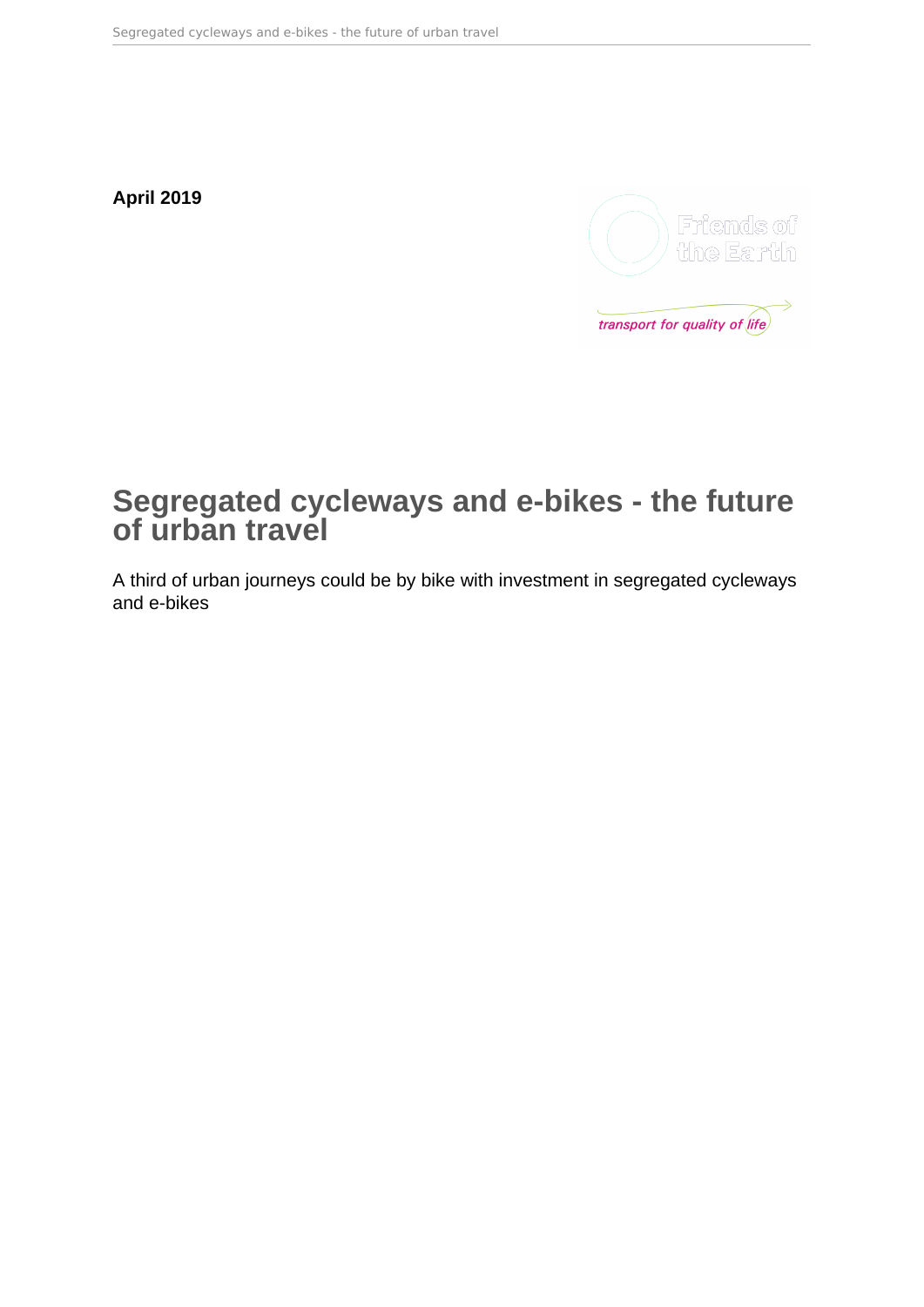- <span id="page-1-0"></span>1. Summary
- 2. Introduction
- 3. [The potential of cycling and walking to reduce carbon emissions](#page-2-0)
- 4. [Wider benefits of walking and cycling](#page-5-0)
- 5. [European towns and cities with high levels of walking and cycling](#page-6-0)
- 6. [UK towns and cities that are investing in walking and cycling](#page-9-0)
- 7. [Changes to UK policy and practice to encourage a large shift to cycling and walking](#page-10-0)
- 8. [Conclusions](#page-12-0)
- 9. [Acknowledgements](#page-13-0)

## Summary

Physical inactivity costs the UK £7.4 billion per year and is responsible for 1 in 6 deaths.

Boosting investment so that UK urban areas matched the proportion of journeys made by walking and cycling in the best European towns and cities would improve health and save lives.

More walking and cycling would also cut carbon pollution. In urban areas, around a third of carbon emissions from driving could be avoided if people were able to switch to walking and cycling. With the growing popularity of e-bikes, this proportion is likely to increase.

The advent of e-cargo bikes also offers the potential to reduce the number of vans on our roads, helping to tackle chronic congestion.

A £2 billion a year investment in cycling and walking sounds a lot, but it is a small amount compared to spending on new roads and it brings considerable savings in health costs.

Friends of the Earth is happy to endorse the recommendations in this paper, which was produced for us by Lynn Sloman and Lisa Hopkinson at Transport for Quality of Life.

#### **Introduction**

This is the fourth in a series of eight papers commissioned by Friends of the Earth on the transport policies that are needed to cut carbon emissions in line with the Paris Agreement.

The first paper showed that we will need to reduce demand for car travel significantly, in addition to a rapid transition to electric vehicles, if we are to limit global warming to 1.5°C above pre-industrial levels<sup>[1](#page-14-0)</sup>.

This paper considers how policies and investment to increase cycling and walking could reduce car travel, particularly in urban areas where most people live and work.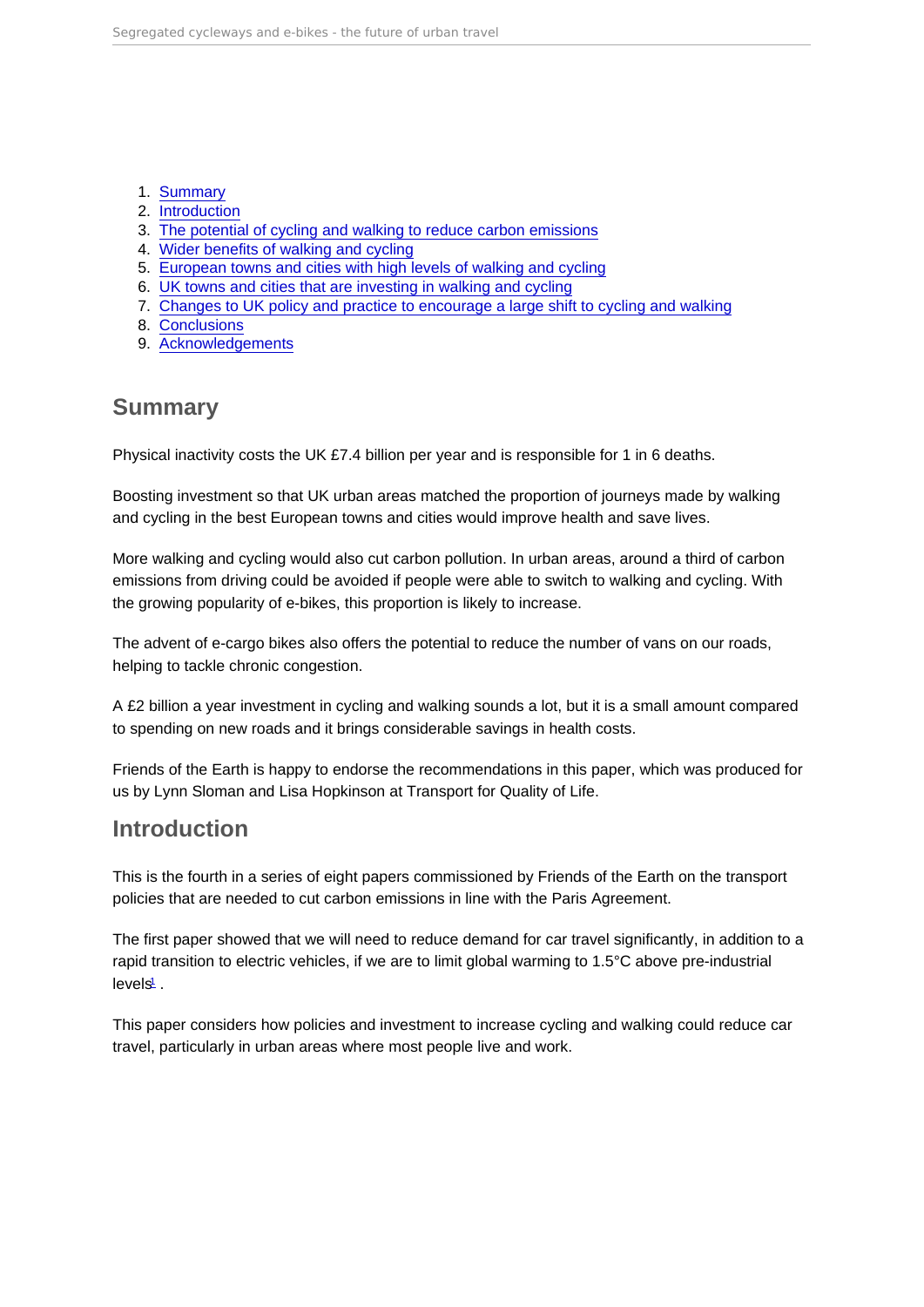<span id="page-2-0"></span>It examines evidence on the proportion of car mileage that could potentially be walked or cycled; the wider benefits of strategies to increase active travel; what has been achieved, and how, in exemplar international cities and towns; progress in the UK; and changes to national and local policy that are necessary in order to substantially increase non-motorised travel in the UK.

#### The potential of cycling and walking to reduce carbon emissions

#### Carbon emissions from personal travel

Nationally, about a quarter (24%) of car driver trips are under two miles. More than half (56%) are under five miles. This suggests that there is potential for a substantial proportion of car driver trips to shift to walking or cycling .

Nevertheless, these short car trips account for a relatively small proportion of total car mileage. Just 3% of car driver mileage in England is on trips of under two miles. 14% of car driver mileage (and 21% of car CO<sub>2</sub>) is on trips of under five miles $^{\circ}$  .

The small proportion of car mileage that is on trips of a length suitable for walking or cycling has led some experts to question the relevance of walking and cycling as part of a strategy to reduce carbon emissions<sup>[4](#page-14-0)</sup>

However, looking specifically at urban areas, the potential for walking and cycling to substitute for car mileage is very much greater.

Research by Transport for London (TfL) found that 68% of car trips by London residents are short enough to be made by bike, and do not involve transport of heavy items or form part of a succession of 'non-cyclable' trips . TfL's analysis suggests that every day 3.1 million car driver trips and 1.6 million car passenger trips by London residents have the potential to switch to cycling (or in some cases to walking).

Our own analysis of the dataset on which the TfL research is based suggests that this is equivalent to 27% of car driver mileage and 25% of car passenger mileage by London residents  $\epsilon$ .

If the larger carbon emissions from cold starts are taken into account, it is likely that more than a third of car CO<sub>2</sub> emissions by London residents have the potential to be avoided by substituting driving by cycling or walking.

The picture in other urban areas is likely to be similar.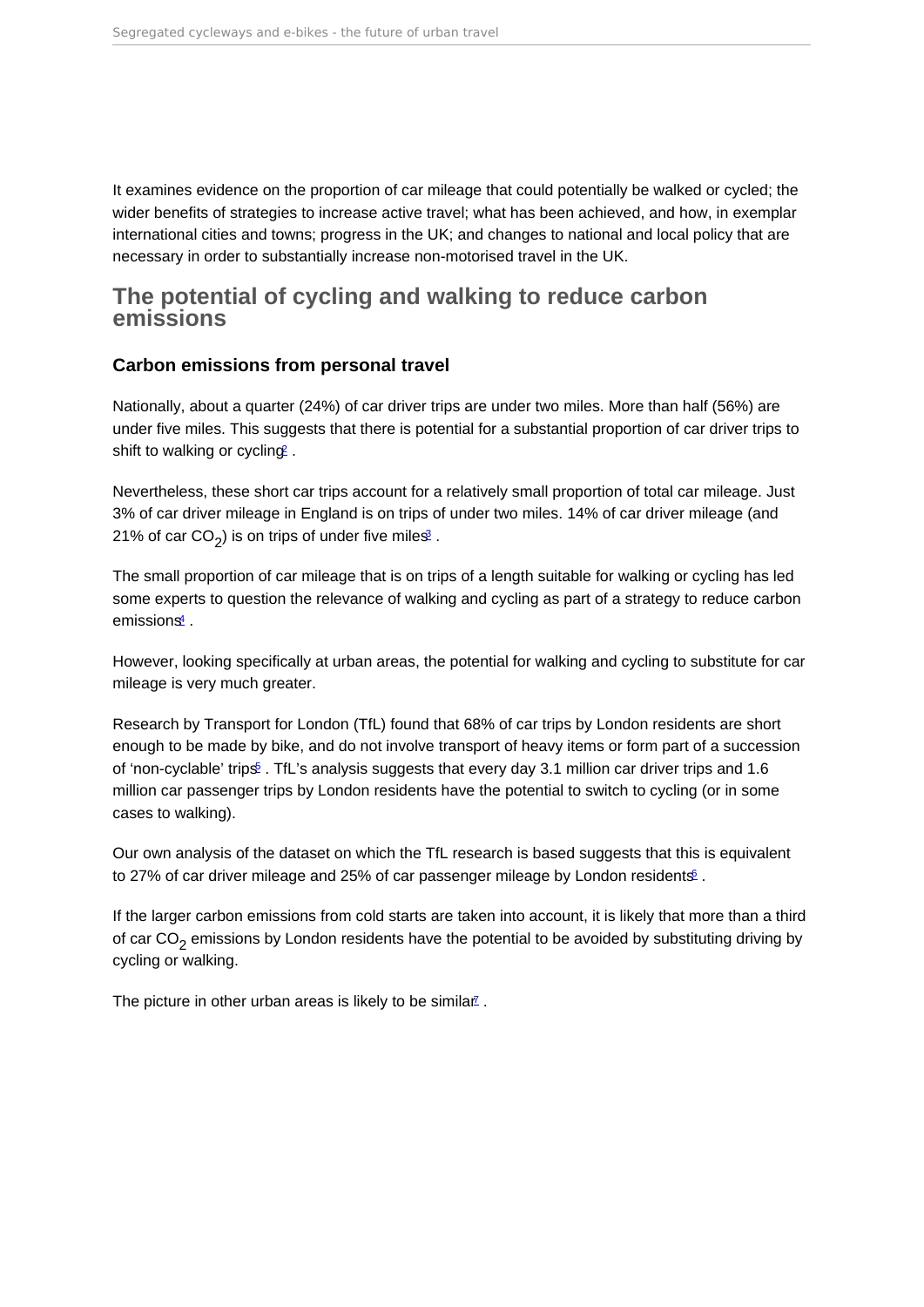<span id="page-3-0"></span>This estimate does not take account of the added potential for electric bikes (e-bikes) to substitute for  $car$  driving  $\frac{1}{2}$ 

E-bike users typically cover greater distances than conventional cyclists. For example, a German study found that the average e-bike trip was 11.4km as against 7.1km for conventional bike trips<sup>[9](#page-14-0)</sup>.

E-bikes appeal to people who might not be able to use a conventional bike because of age, health or poor fitness, or because they live in hilly areas.

For example, in the Netherlands, 81% of e-bike distance is ridden by those aged 50 or ove $\mathbb{P}$ .

A UK survey of shared e-bike projects found that one in three e-bike riders had rarely or never cycled before taking part, suggesting that e-bikes have the potential to broaden the proportion of the population who cycle<sup>[9](#page-14-0)</sup>.

Elsewhere in Europe, e-bikes are rapidly growing in popularity, such that they now make up 31% of bike sales in Belgium and the Netherlands, 29% in Austria and 19% in Germany.

If e-bikes were to become equally popular in the UK, the proportion of car mileage that could be substituted by cycling would be increased.

Another source of evidence on the potential for cycling to reduce carbon emissions is the Propensity to Cycle Tool (PCT)<sup>[10](#page-14-0)</sup>.

This estimates cycling potential under different conditions and in different geographical areas. It includes two scenarios which are particularly relevant: a 'Go Dutch' scenario and an 'E-bike' scenario  $11$ 

Go Dutch represents 'what would happen if English people were as likely as Dutch people to cycle a trip of a given distance and level of hilliness' – in other words, it measures how much cycling there would be in England if we had the same infrastructure and cycling culture as the Netherlands.

The E-bike scenario is modelled as an extension of Go Dutch. It assesses how much more cycling would happen if e-bikes were widely available (i.e. taking account of the increased likelihood of ecycling for longer and hillier trips).

The PCT has been used to predict how cycle-commuting patterns would change in the West Midlands under different scenarios. The pattern would be similar for other parts of the country, even largely rural regions characterised by small towns<sup>[12](#page-14-0)</sup>.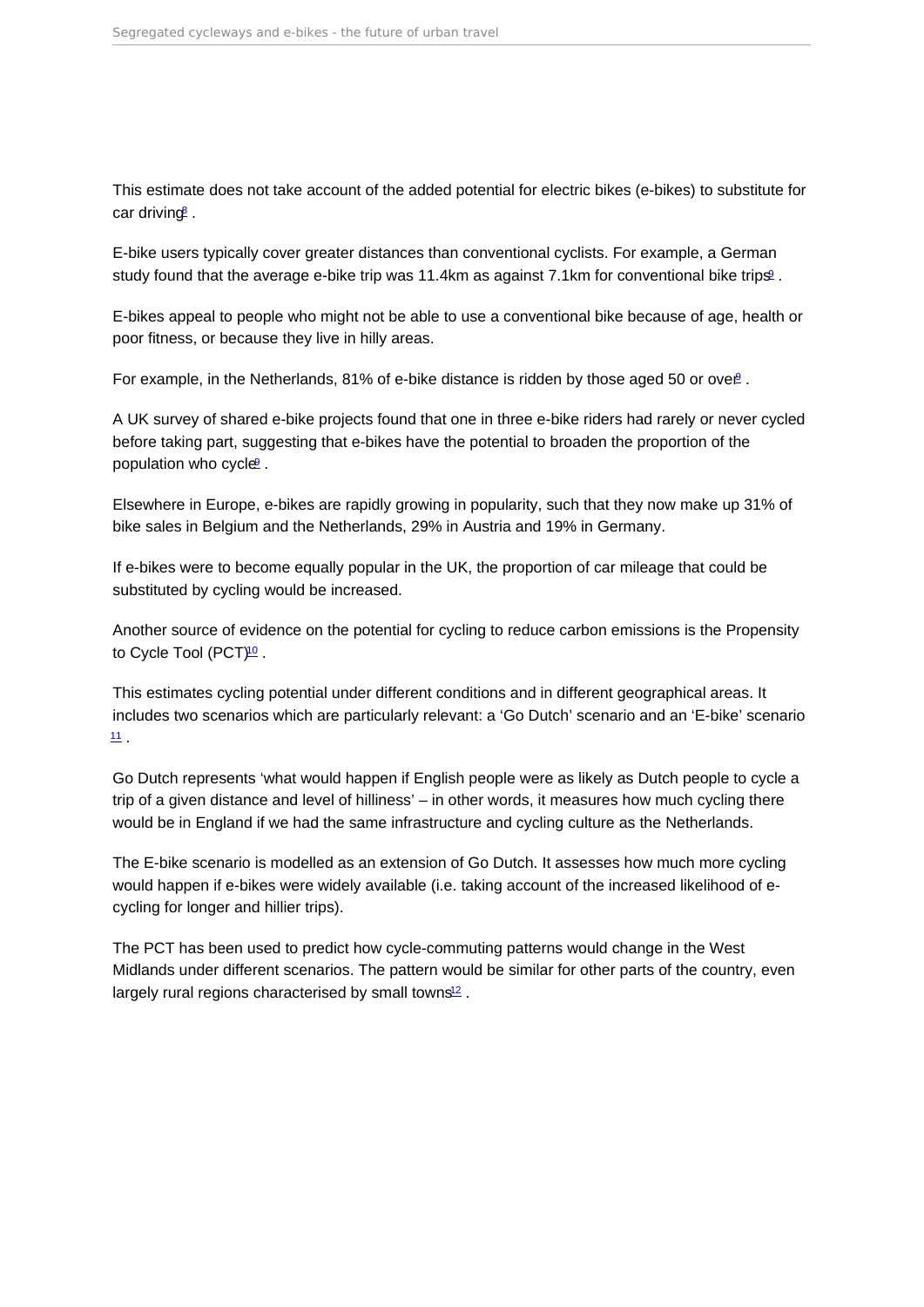<span id="page-4-0"></span>In the Go Dutch scenario, the model predicts that 19% of commuters living in the West Midlands would cycle to work, while in the E-Bike scenario it predicts that 28% of West Midlands commuters would cycle to work.

This is broadly consistent with the London estimate of the proportion of car mileage that could be substituted.

The TfL and Propensity to Cycle Tool estimates of potential car mileage savings (and therefore carbon savings) from increased active travel do not take account of two further factors.

First, there is potential for a combination of bike + train (or tram) to replace longer trips that are currently made by car. This may be significant for commuter travel into city centres outside London and the south-east.

Second, if all new housing, retail and employment developments were located within urban areas (rather than in suburban or semi-rural locations as at present), journey lengths would be shorter and the proportion of trips that were cyclable or walkable would be greater.

#### Carbon emissions from transport for goods and services

There is also potential to reduce carbon emissions from non-personal travel by light goods vehicles (vans) in urban areas, through the use of electric cargo bikes.

E-cargo bikes can replace vans for a number of purposes including shopping home delivery; 'last mile' parcel delivery by couriers; food delivery; internal deliveries between local authority buildings; and visits by tradespeople using heavy tools or equipment (e.g. electricians, window cleaners).

E-cargo bikes combined with city centre transshipment centres and local micro-depots are now being used by logistics companies in Berlin, Hamburg, Nuremburg, Frankfurt, Utrecht, Cambridge and other cities[13](#page-15-0) [14](#page-15-0)

There is evidence that they are efficient and can speed up deliveries, because they are easier to park than vans and are able to take shorter, faster routes in congested urban areas  $4 \cdot 4$ .

Vans account for about 15% of motorised vehicle miles in urban areas in Britain. European research has suggested that in large cities up to 25% of all traffic may be by delivery and service companies in vans, cars and lorries.

It is estimated that between 10% and 30% of trips by delivery and service companies have the potential to be replaced by e-cargo bikes.

Taken together, these figures suggest that there may be potential for up to about 1.5-7.5% of all traffic mileage in urban areas to be removed if e-cargo bikes took over from delivery and service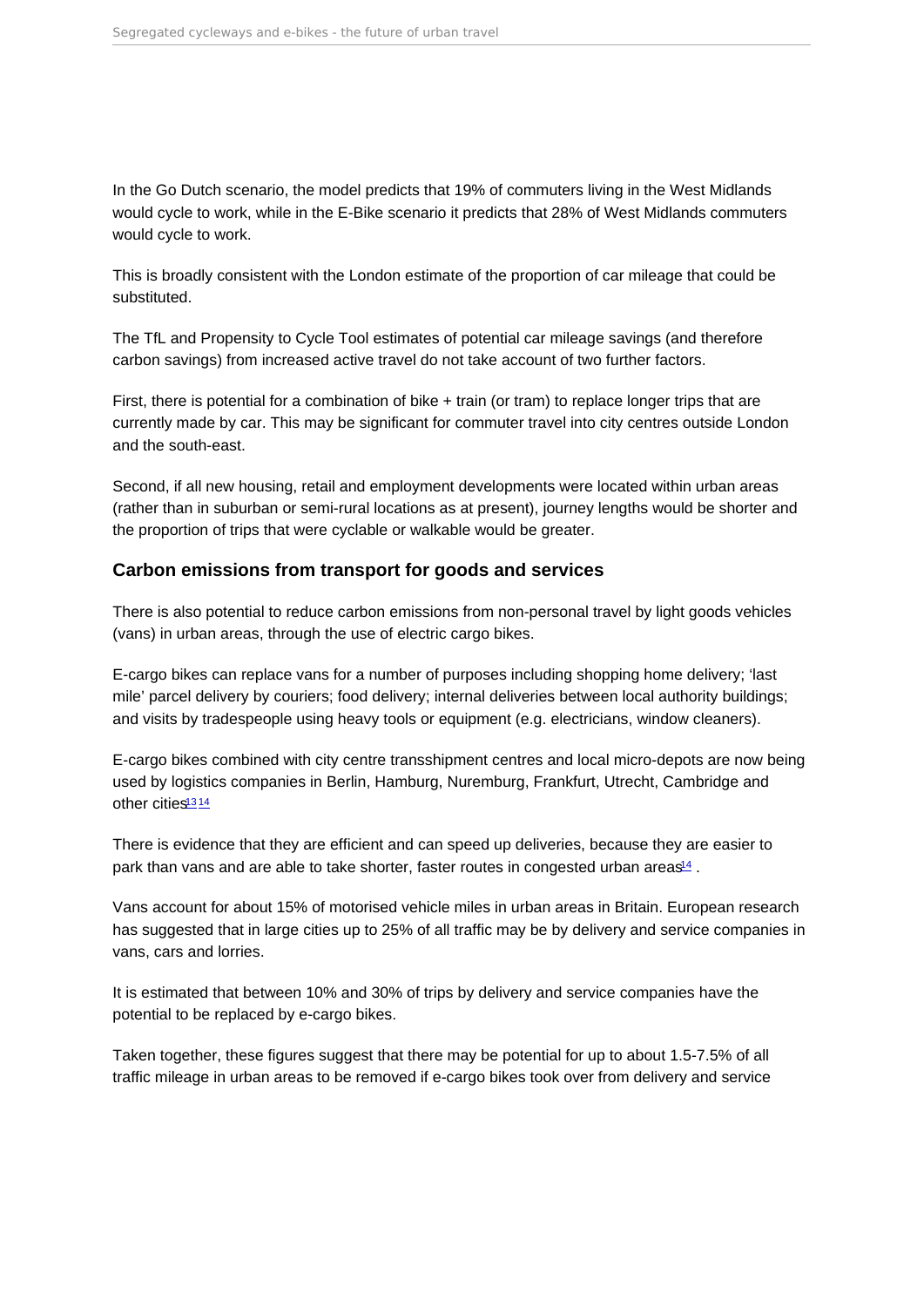<span id="page-5-0"></span>vehicles for suitable trips<sup>[14](#page-15-0)</sup>.

### Wider benefits of walking and cycling

Physical inactivity is responsible for one in six deaths and costs the UK an estimated £7.4 billion per year, including £900 million to the NHS<sup>[15](#page-15-0)</sup>.

A recent evidence review for Public Health England concluded that active travel i.e. walking and cycling has significant health benefits at the population level.

People who walk or cycle have a lower risk of premature mortality. Walking and cycling reduce the risk of a number of diseases, including cardiovascular disease, respiratory disease, some cancers and Type II diabetes<sup>[16](#page-15-0)</sup>.

Walking has been described as the 'nearest activity to perfect exercise<sup>[17](#page-15-0)</sup>

Walking and cycling also have positive effects on mental health and general wellbeing<sup>6</sup>. This may partly be because walk-friendly neighbourhoods are associated with more social interaction, a stronger sense of community and more social capita<sup>[18](#page-15-0)</sup>.

This evidence has led the National Institute for Health and Care Excellence (NICE) to call for new and upgraded roads to prioritise pedestrians and cyclists over vehicles, in order to encourage people to walk and cycle more<sup>[15](#page-15-0)</sup>.

Shifting some car trips in urban areas to walking or cycling also has the potential to reduce air pollution.

Modelling commissioned by Sustrans<sup>[19](#page-15-0)</sup> estimated that if cycling were doubled and walking increased (in line with the Government's targets in its Cycling and Walking Investment Strategy), there would be air quality benefits worth £567 million per year. 830 premature deaths would be saved annually.

Research commissioned by Transport for London shows that investment in walking and cycling facilities increases the economic vitality of high streets and local town centres, leading to higher office and retail property rental values, lower retail vacancy rates and busier and more vibrant streets  $\frac{20}{21}$  $\frac{20}{21}$  $\frac{20}{21}$  $\frac{20}{21}$  $\frac{20}{21}$ .

Modal shift to cycling as a result of provision of segregated cycle tracks<sup>[22](#page-15-0)</sup> increases the carrying capacity of congested streets.

Cycleways in London can move 2.5 times as many people as a general traffic lane despite taking up half the road space. Corridors where road space has been converted to a Cycleway move 5% more people per hour after provision of the cycle route, compared to before<sup>[23](#page-15-0)</sup>.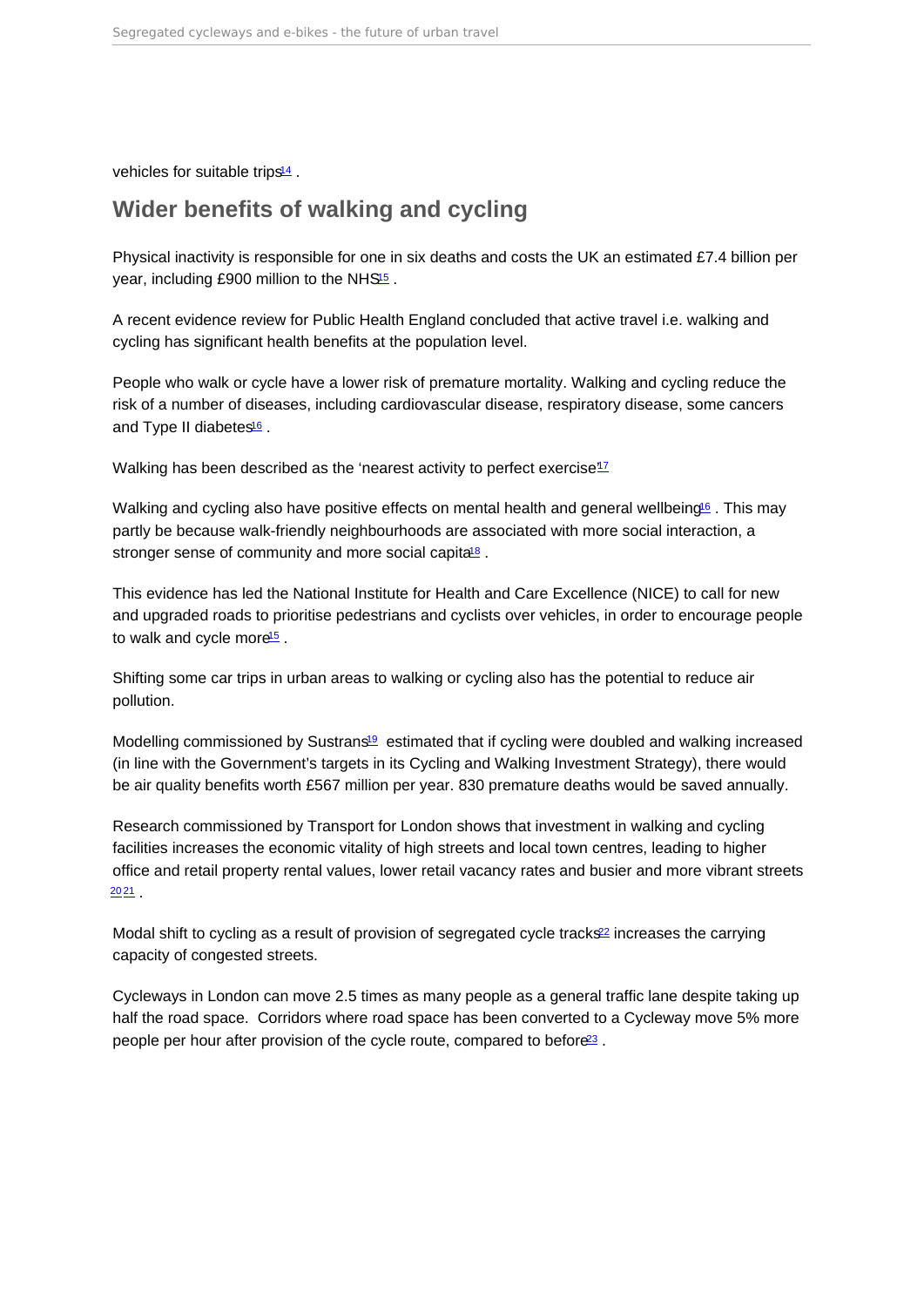### <span id="page-6-0"></span>European towns and cities with high levels of walking and cycling

There are many examples of European towns and cities that have very high levels of walking and cycling.

In Amsterdam, 67% of all trips in the wider metropolitan area are by foot or cycle<sup>[24](#page-15-0)</sup>; in Rotterdam / The Hague it is 68%<sup>[24](#page-15-0)</sup>; Freiburg 63%<sup>[25](#page-15-0)</sup>; Oldenburg 52%<sup>[26](#page-15-0)</sup>; Copenhagen, 48%<sup>[27](#page-15-0)</sup>; Berlin 44%<sup>[28](#page-15-0)</sup>; Munich 44%<sup>[28](#page-15-0)</sup>; and in Hamburg 40%<sup>28</sup>.

It's sometimes assumed that these high levels of walking and cycling are simply part of the culture of Dutch, Danish and German cities, and that it is impossible for UK towns and cities (where combined mode share for walking plus cycling is typically about [29](#page-15-0)%<sup>29</sup> ) to emulate them.

However, continental European cities have not always had such high levels of active travel. In particular, cycling was in steep decline in many continental cities between the 1950s and 1970s, as it was in the UK[30](#page-15-0).

Major policy changes in the 1970s and 1980s in the Netherlands, Denmark and Germany halted this decline, and then led to a substantial increase in cycling<sup>[31](#page-15-0)</sup>.

Cycling mode share roughly tripled in Munich and roughly doubled in Freiburg, Berlin and Hamburg<sup>8</sup>  $\overline{25}$  $\overline{25}$  $\overline{25}$ 

European towns and cities that are now exemplars for their high levels of walking and cycling have a number of features in common:

Political support - consistent political support for active travel, sustained over several decades (since the 1970s or 1980s) $25 \cdot 32 \cdot 33$  $25 \cdot 32 \cdot 33$  $25 \cdot 32 \cdot 33$  $25 \cdot 32 \cdot 33$  $25 \cdot 32 \cdot 33$  together with a willingness to make politically controversial decisions to reallocate road capacity and car parking where necessary $\frac{84}{3}$ .

Expenditure - substantial expenditure on cycling infrastructure, services and facilities, typically between about £10 $\frac{36}{5}$  $\frac{36}{5}$  $\frac{36}{5}$  and £25-[35](#page-16-0) $\frac{38}{5}$  $\frac{38}{5}$  $\frac{38}{5}$  per capita per year. Expenditure on walking is additional to this but is not commonly reported.

Development of cycle paths - continuous development of a network of cycle paths that are physically separated from traffic<sup>[28](#page-15-0)</sup> [26](#page-15-0) [25](#page-15-0), combined with periodic investment in some very expensive infrastructure to complete missing links, such as cycle and pedestrian bridges or tunnels<sup>[39](#page-16-0)</sup>.

Traffic calming - traffic calming and speed limits of 20mph or lower on 70-80% of the road network and large car-free pedestrian zones<sup>[28](#page-15-0)</sup>.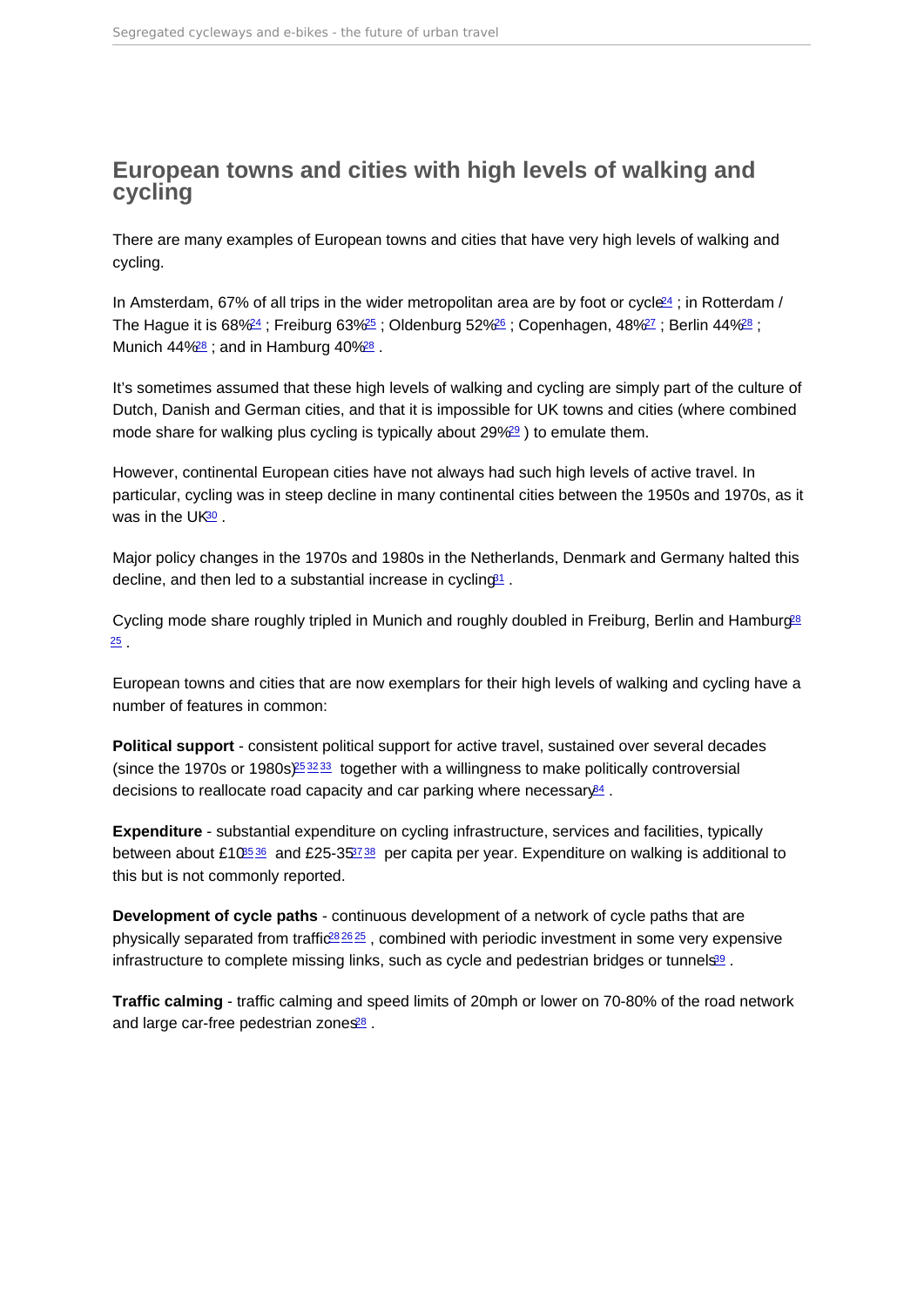<span id="page-7-0"></span>Discouraging car use - strategies to discourage car use (e.g. restrictions on the amount of car parking) sitting alongside pro-walking and cycling policies<sup>[28](#page-15-0)</sup> [32](#page-15-0) [25](#page-15-0).

Land-use policies - land use policies that create a dense compact city footprint as opposed to suburban spraw<sup>e®</sup>, so most journeys can be made quickly by foot or by bike.

Although the lessons from these exemplar towns and cities are clear, climate change does not allow us the luxury of acting slowly. We will need to find a way to compress the 40-year timeframe within which they have built their cycle networks into about 15 years.

In this, we can learn from cities such as Seville in southern Spain. It had no culture of cycling but built 120km of segregated cycle paths from a standing start in four years from 2007 to 2011 at a cost of €11 per head per year.

The result of this, in a city that had been considered too hot to cycle was that cycle trips increased fivefold and cycling mode share increased from about  $1-2\%$  to about  $6\frac{4041}{4}$  $6\frac{4041}{4}$  $6\frac{4041}{4}$  $6\frac{4041}{4}$ . Taken together, walking and cycling mode share increased from 39% to 43%[42](#page-16-0) in just a few years, bringing it up to a level comparable with Berlin, Munich and Hamburg.

We also need to learn from recent developments in other continental cities.

Some cities like Copenhagen are now working with neighbouring municipalities to expand their cycle network for many miles beyond the main urban are  $43$ . Combined with the rise in ownership of ebikes, this will enable people to cycle for longer journeys, with substantial carbon savings compared to driving.

Figure 1 below<sup>[44](#page-16-0)</sup> shows the Cycle Superhighway network that is under construction in the Capital Region of Denmark. It is projected onto a map of London to demonstrate its scale. If replicated in London it would extend as far as Watford, Potters Bar and the M25.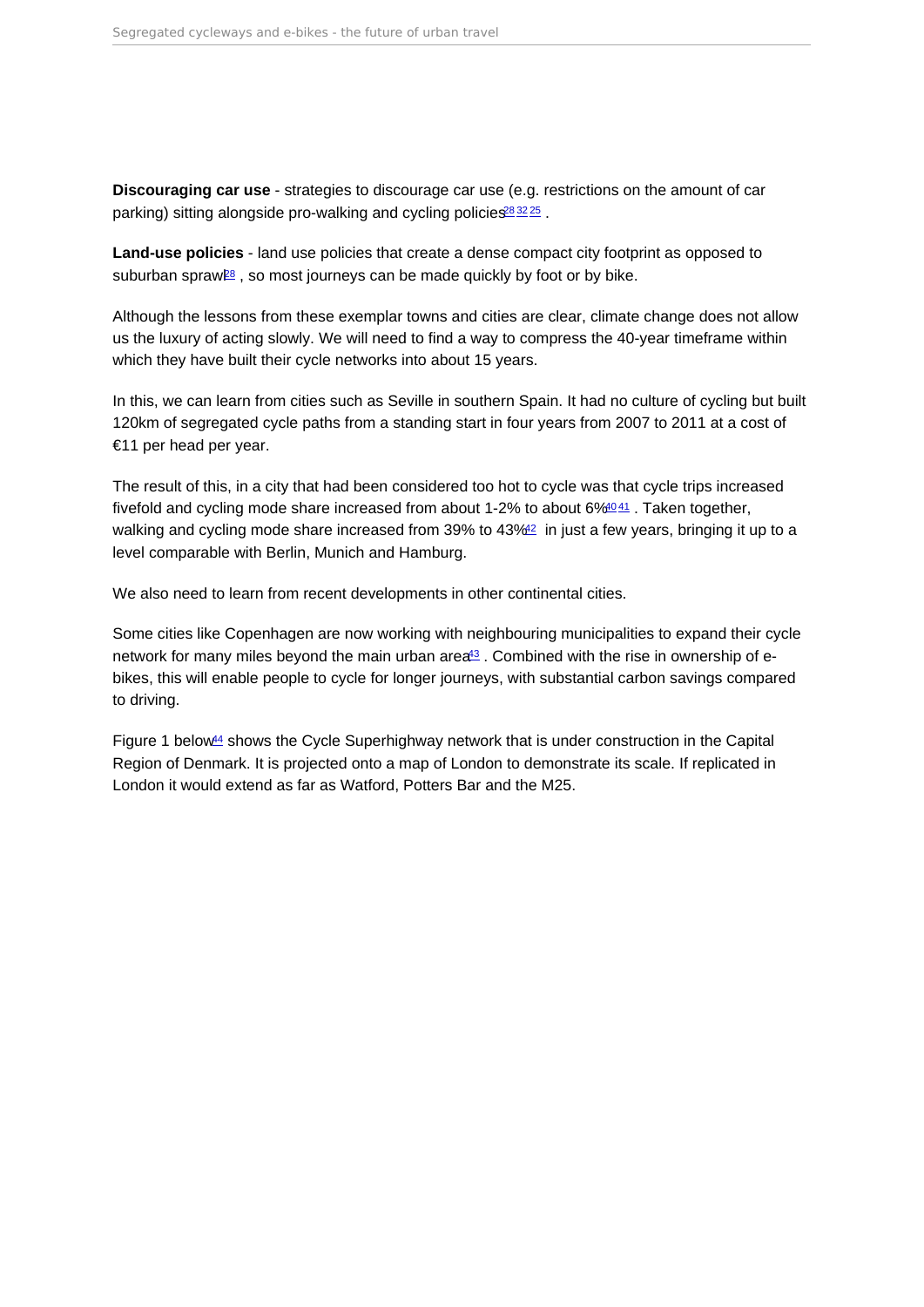<span id="page-8-0"></span>By Copenhagenize.com

Figure 1: Cycle Superhighways in and around Copenhagen, projected onto London. Red lines show routes that were complete by mid-2017; black lines show routes that were planned and had funding; and dotted lines show routes that were planned but not funded at that time.

By the end of 2018, 167km of Cycle Superhighways had been finished in the municipalities around Copenhagen<sup>[45](#page-16-0)</sup>. The entire network of 746km is expected to be complete by 2045 at a cost of  $\epsilon$ 295 million.

This is less than a hundredth of the cost of building roads of the same length<sup>66</sup>.

Many of the Cycle Superhighways planned for the Capital Region of Denmark are through suburban or rural areas. Some routes link together pre-existing sections of cycle path, so the cost per km is probably lower than in a built-up area such as Greater London.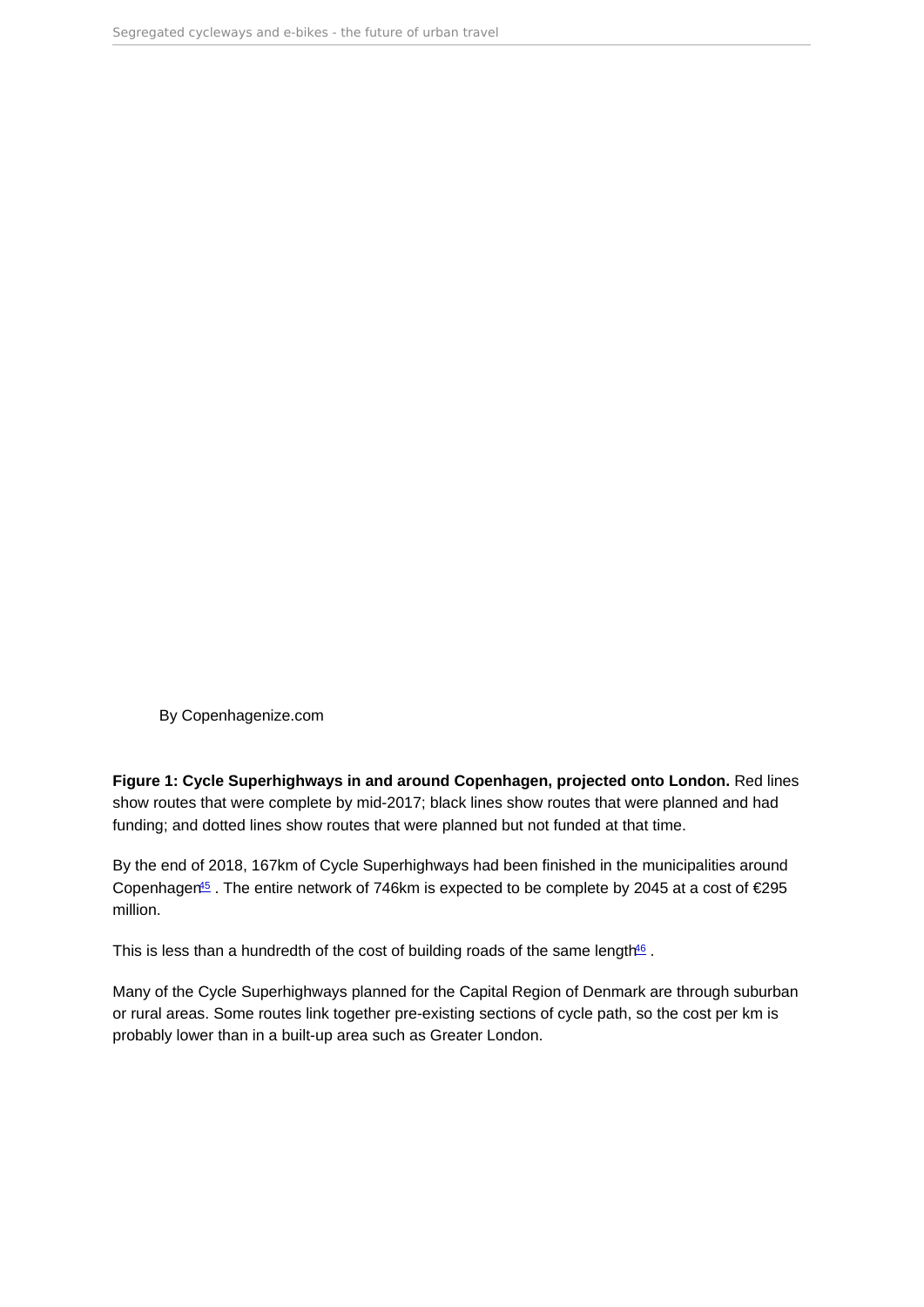<span id="page-9-0"></span>However, the cost may be comparable to that of building cycle paths alongside the UK trunk road network around cities outside London.

On the Danish Cycle Superhighway routes that have been completed so far, 25% of users previously drove. The average bike commute on one of the routes is 15km<sup>[47](#page-16-0)</sup>.

#### UK towns and cities that are investing in walking and cycling

Compared to countries like the Netherlands, Denmark and Germany, political support for active travel is a relatively recent phenomenon in the UK.

However, London has shown strong support for walking and cycling over the last two decades. Since 2001, cycling has more than doubled (in a period when London's population increased by only 20%)<sup>18</sup> .

Since 2016, London's Healthy Streets Approach has prioritised investment in cycling and walking. The most recent business plan includes £2.3 billion for healthy streets over five years $49$  equivalent to £57 per resident per year.

Transport for London's new Cycling Action Plan commits to building more than 450km of high quality cycle routes by 2024, concentrated in places with most potential and strongest local political support<sup>00</sup> .

There is also strong support for walking and cycling in Greater Manchester. Mayor Andy Burnham has committed £160 million over four years<sup>[51](#page-16-0)</sup> (equivalent to £18 per capita per year from 2019/20) for the first stage in a longer-term £1.5 billion ten-year plan (i.e. an aspiration for £54 per capita per year) to build 120km of segregated cycle routes on main roads, and over 1,400 new or upgraded cycle and pedestrian crossings<sup>[52](#page-16-0)</sup>.

Other cities that have benefitted from significant investment in walking and cycling in recent years, and that have seen growing levels of cycling, include Bristol, Cambridge, Brighton and Birmingham.

In Bristol, cycling expenditure has varied between £5-16 per capita per year in recent years<sup>[53](#page-16-0)</sup>. In Cambridge, projects that are currently under development have a combined budget of about £31 million[53](#page-16-0) (which, if funded over a five year period, would represent expenditure of about £50 per capita per year).

Across the UK, the picture is therefore of a few towns and cities with walking and cycling investment at comparable levels to the best towns and cities in Europe, but a large number of places where investment in cycling and walking is minimal (perhaps around £1-2 per capita per year).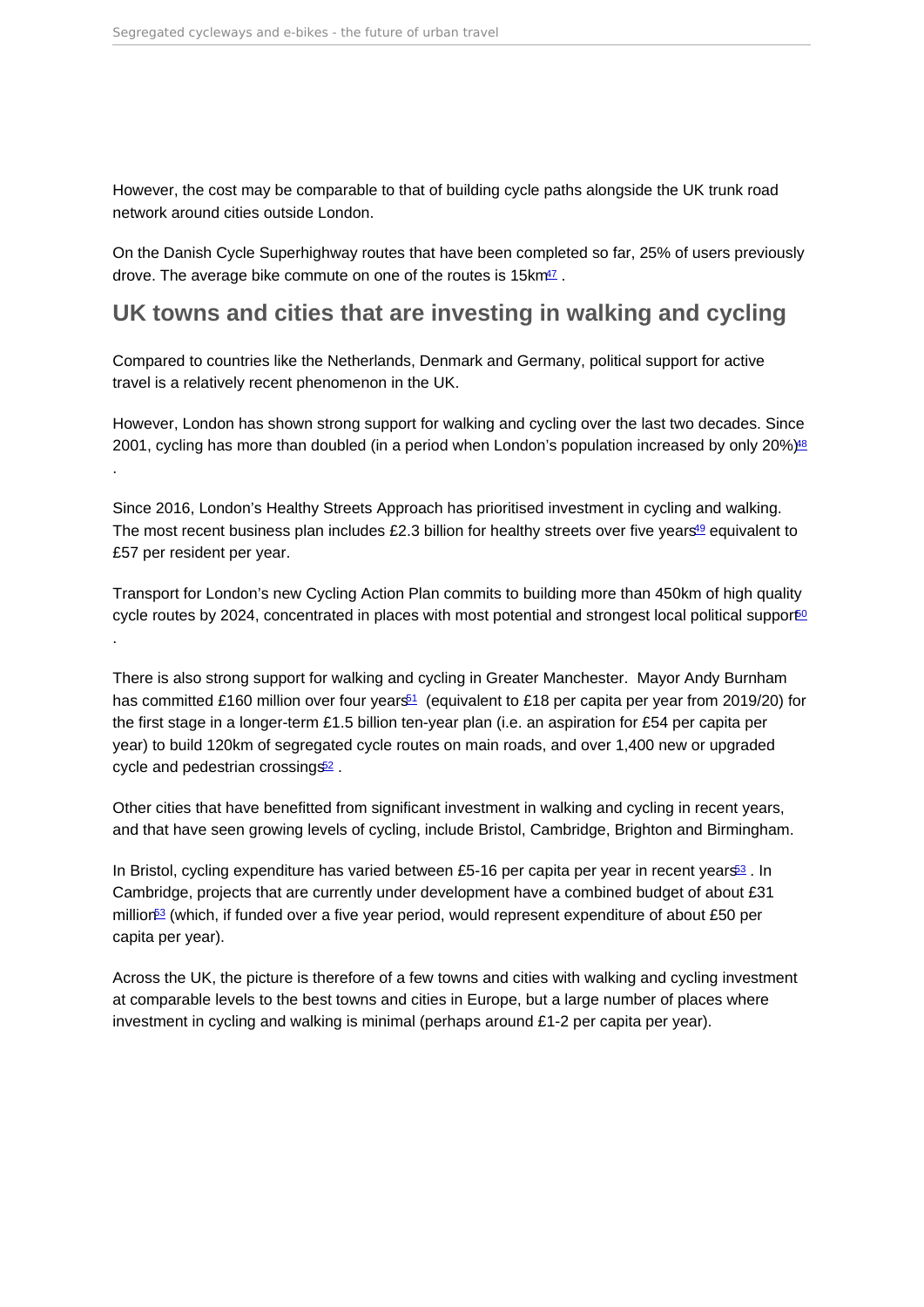<span id="page-10-0"></span>In order to take advantage of the potential for walking and cycling to reduce carbon emissions, we need to find a way to spread the experience and enthusiasm of cities like London, Manchester and Bristol to all urban areas.

### Changes to UK policy and practice to encourage a large shift to cycling and walking

Strategic action will be required in order to quickly achieve a significant shift from driving to active travel, with commensurate reductions in carbon emissions. International good practice and evidence from evaluations $64$  of cycling and walking investment in the UK suggest that we need:

Sustained investment - via 15 year Cycling and Walking Investment Deals between national and local government, quickly ramping up from an initial £10 to about £50 per capita per year.

Funding should be offered to all towns and cities that commit to employ permanent staff to deliver high quality cycling and walking infrastructure. This would break the pattern of the last 15 years of stop-start funding<sup>5</sup>, which makes it impossible for local authorities to develop their expertise.

If all urban areas signed a Cycling and Walking Investment Deal with government, the cost would ramp up to about £2 billion per year for England<sup>66</sup>, with additional funding needed for urban areas of Scotland, Wales and Northern Ireland.

Some funding might be routed via active travel non-governmental organisations such as Sustrans, Cycling UK and Living Streets, making use of their expertise, creativity and strong commitmenter  $\sim$ 

A mix of funding - A flexible mix of capital funding (for cycleways and pedestrian paths; secure under-cover cycle parking at major destinations and in residential areas; public bike hire schemes; traffic calming; pedestrian crossings; public realm schemes etc.) and revenue funding (for cycle training; bike loan or bike refurbishment schemes to provide low-cost bikes; community-led campaigns to encourage cycling among under-represented groups; travel behaviour change initiatives at schools, workplaces and universities etc.).

A new leadership body - leadership and support for local authorities, through a new body Walking and Cycling for England (with equivalents established by devolved governments elsewhere in the UK).

This body would foster knowledge-sharing, monitor progress and challenge local authority leaders where progress was slow.

It would also provide a not-for-profit design service to local authorities lacking in-house expertise, while they built that expertise up. It should be established by new legislation.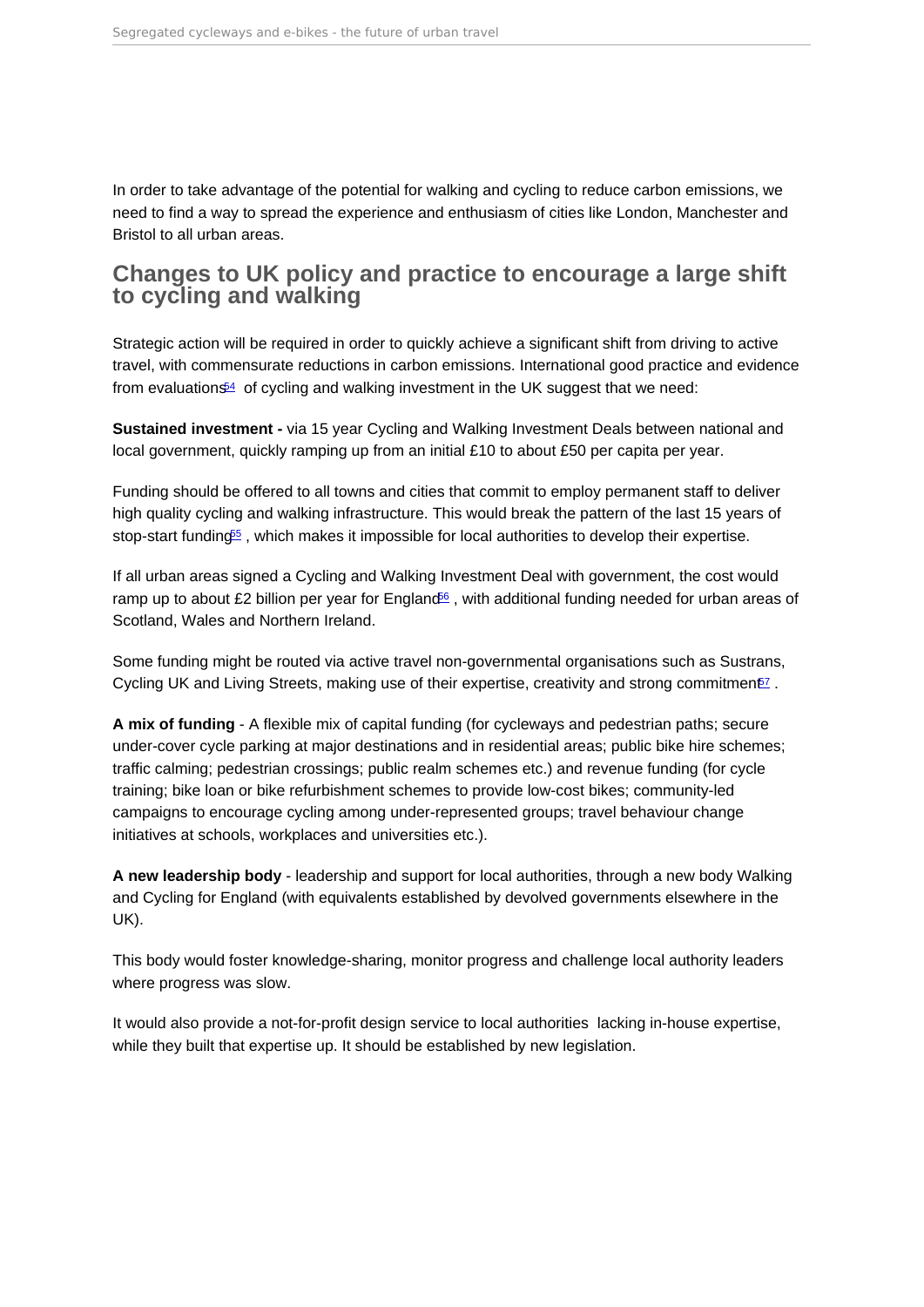<span id="page-11-0"></span>A flagship programme - strategic Cycleways Programme, initially in one Highways England Area, to build continuous segregated cycle and pedestrian paths adjacent to all single carriageway main roads for 15km either side of every settlement.

The aim should be to make all main roads as good as Danish main road cycle provision within five years.

Highways England should be repurposed (or replaced) and given a new aim<sup>[58](#page-17-0)</sup> to redress the historic under-investment in walking and cycling on the Strategic Road Network.

Once the Strategic Cycleways Programme is working effectively in the pilot area, it should be expanded nationally.

A Strategic Road Network Walking and Cycling Commissioner will be needed to hold Highways England or its successor body to account, as Highways England does not have a strong track record on cycling and walking.

Beneath these high-level strategic actions, a number of other national changes are needed. These include:

Action to stimulate the take-up of e-bikes - through grants towards the cost of purchase from the Office for Low Emission Vehicles (OLEV) and by offering e-bikes in return for scrappage of the oldest, most polluting cars.

There are national grants for e-bikes in Austria, France and Sweden, as well as numerous regional or local level grants programmes in Belgium, Germany, Italy, the Netherlands and Spain.

These grants have been highly effective in encouraging the take-up of e-bike $\mathcal{L}$ .

Greater protection for cyclists - changes to the law to remove the danger experienced by pedestrians and cyclists, who make up more than half of all deaths on roads in built-up areas<sup>9</sup>.

There should be a 20mph speed limit on all built-up roads; effective enforcement of speed limits and road traffic law; changes to the Highway Code to require road users who are turning at junctions to give way to pedestrians and cyclists going straight ahead (as in Europe)<sup>[60](#page-17-0)</sup> ; and a direct vision standard for all heavy goods vehicles<sup>[61](#page-17-0)</sup>.

Construction of cycle hubs - construction of cycle hubs at all main rail stations, offering secure cycle parking, bike hire, bike repairs and other cycle services; and provision of secure cycle parking at all smaller rail stations.

It is estimated that an additional 80,000 cycle parking spaces are needed at stations in Britain by the mid-2030s, simply to cater for underlying growth in rail trave $E^2$ . This does not take account of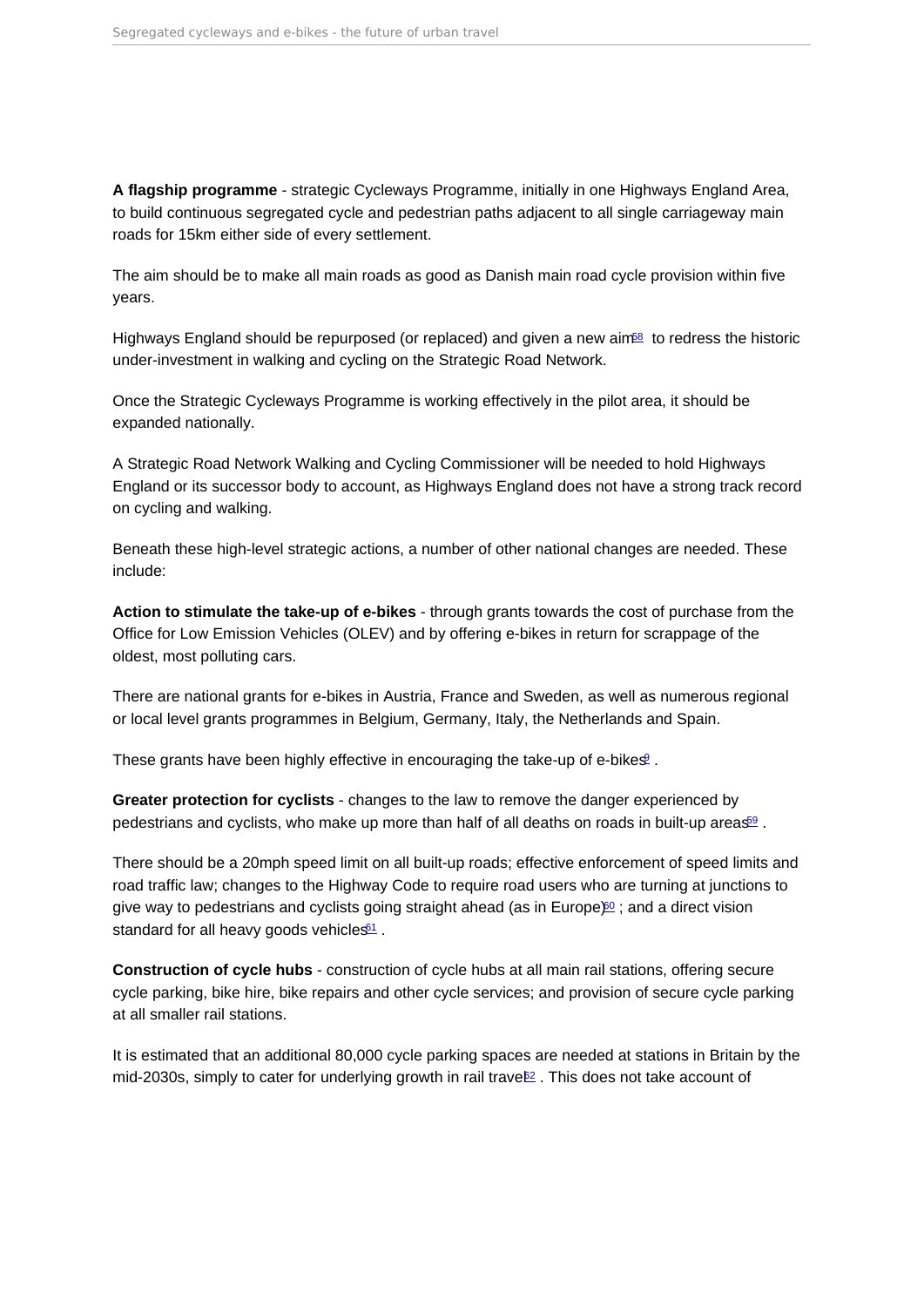<span id="page-12-0"></span>increased demand as a result of action to encourage cycling within urban areas, or due to modal shift from car to bike + rail for commuter travel outside London.

The necessary increase in cycle parking at stations could therefore be substantially larger than this.

Cargo Bike Demonstration Cities - trials to shift freight in urban areas from vans to e-cargo bikes<sup>[63](#page-17-0)</sup> . These would create transhipment centres and micro-depots for use by logistics companies; demonstrate and promote e-cargo bikes to businesses; offer grants towards the cost of e-cargo bikes; and switch public services (like parks maintenance and on-street collection of recycling) to ecargo bikes.

Planning changes - changes to the planning system to ensure that new housing developments make walking and cycling easy and convenient.

For example, streets with modal filters which enable pedestrians and cyclists to take direct routes, but prevent cars rat-running; provision of key facilities such as shops, green space and primary healthcare within walkable distance; and promotion of car-free or car-club-only development<sup>[64](#page-17-0)</sup>.

#### **Conclusions**

The following are Must Do actions on active travel to reduce transport carbon:

15 year Cycling and Walking Investment Deals between national and local government, quickly ramping up from an initial £10 to about £50 per capita per year , and including a flexible mix of capital funding and revenue funding.

A new body Walking and Cycling for England (with equivalents established by devolved governments elsewhere in the UK) to support and challenge local authorities to deliver excellent cycling and walking infrastructure and services.

A flagship Strategic Cycleways Programme to build continuous segregated cycle and pedestrian paths adjacent to all single carriageway main roads for 15km either side of every settlement.

A national e-bikes grants scheme , via the Office for Low Emission Vehicles (OLEV).

20mph speed limits on all built-up roads, effective enforcement of speed limits and road traffic law, a universal rule for road users to give way when turning, and universal introduction of a d irect vision standard for heavy goods vehicles.

Cycle hubs at all main rail stations, offering secure cycle parking, bike hire, bike repairs and other cycle services; and secure cycle parking at smaller rail stations.

Cargo Bike Demonstration Cities : trials to shift freight in urban areas from vans to e-cargo bikes.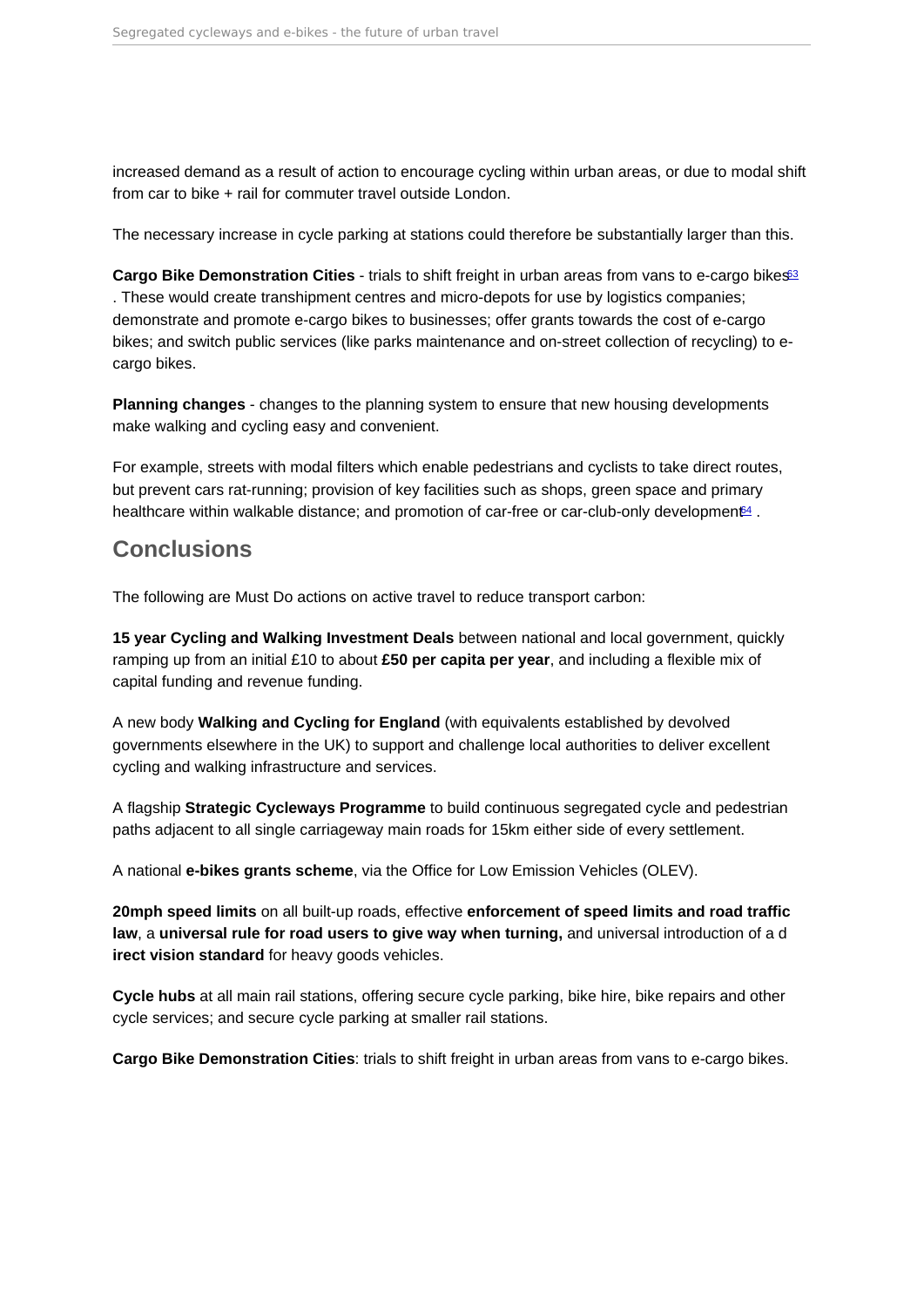## <span id="page-13-0"></span>Acknowledgements

Thanks to Mike Childs, Chris Crean, John Booth, Jenny Bates, Gerald Kells, Richard Dyer, Haf Elgar, Kate Gordon, Matthew Snedker and Ric Bravery of Friends of the Earth, and Andy Cope of Sustrans, for their helpful comments and advice on this paper.

A [PDF version](https://www.transportforqualityoflife.com/u/files/4 Segregated cycleways and e-bikes briefing.pdf) of this briefing with full references including hyperlinks is available at the Transport for Quality of Life website.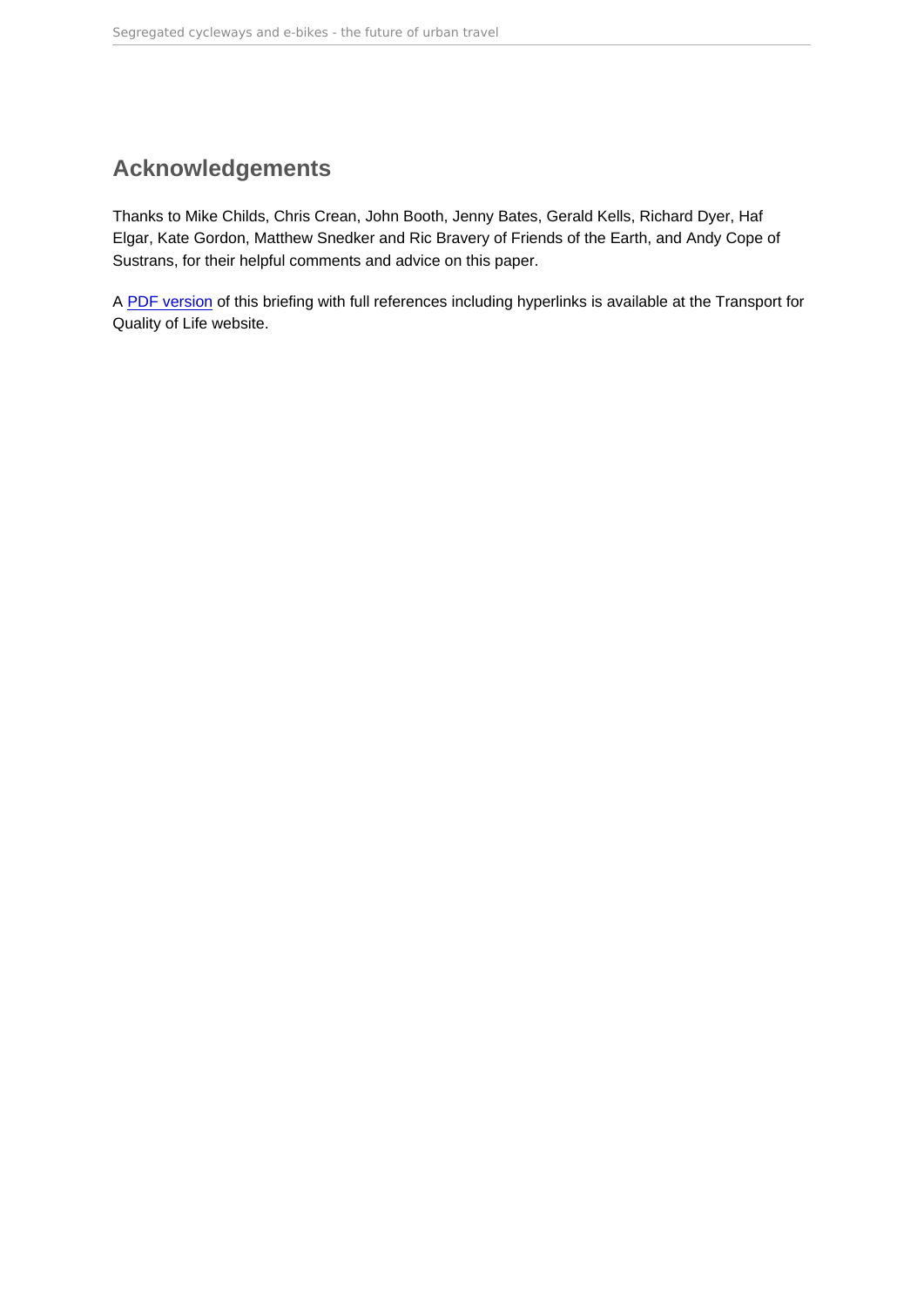#### <span id="page-14-0"></span>Notes

[1](#page-1-0) We estimate car mileage will need to be reduced in the order of 20-60% by 2030 compared with 2016 levels, depending on a range of factors such as the rate of uptake of electric cars, improvements in conventional car emissions, and rate of decarbonisation of the power grid. Hopkinson L. and Sloman L. (2019) More than Electric Cars: Why we need to reduce traffic to reach carbon targets. Briefing for Friends of the Earth. January 2019.

[2](#page-2-0) Data is for England, from National Travel Survey NTS0308\_2017.

[3](#page-2-0) Department for Transport (2009) Low Carbon Transport: a Greener Future. A Carbon Reduction Strategy for Transport Figure 2.7. The difference between car driver mileage percentages and car CO2 percentages is due to the effect of cold starts. Although this report is now ten years old, the figures are likely still to be broadly correct. Car driver mileage data for 2017 in DfT statistics NTS0308 suggest 3% of car driver mileage is on trips of under two miles and 16% is on trips of under five miles.

[4](#page-2-0) For example, Pooley C.G., Horton D., Scheldeman G. et al. (2012) Can increased walking and cycling really contribute to the reduction of transport-related carbon emissions? (Abstract only) In: Ryley T. and Chapman L. (eds.) Transport and Climate Change. Emerald. Bingley ISBN 978-1-78052-440-5.

[5](#page-2-0) Transport for London (2017) Analysis of Cycling Potential.

[6](#page-2-0) The TfL Analysis of Cycling Potential draws on data from the London Travel Demand Survey for the period 2012/13 – 2014/15. We used the same dataset to estimate total daily car driver and car passenger distance by London residents. We then estimated the distance travelled as part of 'potentially cyclable' car driver and car passenger trips using trip distance data from Figure 3.7 of TfL (2017) Analysis of Cycling Potential.

[7](#page-2-0) However, note that estimates of the size of potential carbon savings depend on the assumptions made about which car trips are feasible to switch to walking or cycling. The TfL analysis of cycling potential assumes car trips up to 8km (for noncommute trips) or 10km (commuting) could be made by bike, and excludes trips that are part of a multi-trip chain or that involve carrying heavy loads. Another study (Neves and Brand 2018) assumed only car trips of up to 3 miles (i.e. 4.8km) were switchable, and excludes escort trips and shopping trips to large supermarkets as well as trips that are part of a multi-trip chain or that involve carrying heavy loads. These assumptions (which are acknowledged by Neves and Brand to be conservative) lead them to conclude that only 5% of car CO2 emissions could be saved by switching from car to cycling or walking. Our judgement is that although the Neves and Brand assumptions may give a 'near term' estimate of potential CO2 savings, they are unlikely to represent the full potential, especially given the likely increase in use of e-bikes. Neves A. and Brand C. (2018) Assessing the potential for carbon emissions savings from replacing short car trips with walking and cycling using a mixed GPS-travel diary approach. Transportation Research Part A Policy and Practice

[8](#page-3-0) E-bikes are many times more energy-efficient than electric cars because they are so much lighter. Users still gain significant exercise benefit (because they still have to pedal) but the effort required to cycle uphill is much less.

[9](#page-3-0) [a](#page-3-0) [b](#page-3-0) [c](#page-3-0) [d](#page-11-0) Newson C. (2019, awaiting publication) The case for a UK incentive for e-bikes: policy briefing. Report by Transport for Quality of Life for the Bicycle Association.

[10](#page-3-0) Propensity to Cycle Tool<https://www.pct.bike/>

[11](#page-3-0) Lovelace R., Goodman A., Aldred R., Berkoff N., Abbas A. and Woodcock J. (2017) The Propensity to Cycle Tool: an open source online system for sustainable transport planning . The Journal of Transport and Land Use 10(1) p505-528.

[12](#page-3-0) For example, for Devon, the model predicts that 11% of commuters would cycle to work in the 'Go Dutch' scenario, and 22% would cycle to work in the 'E-Bike' scenario. Approximately a third of total commuter mileage would be travelled by bike in the 'E-Bike' scenario.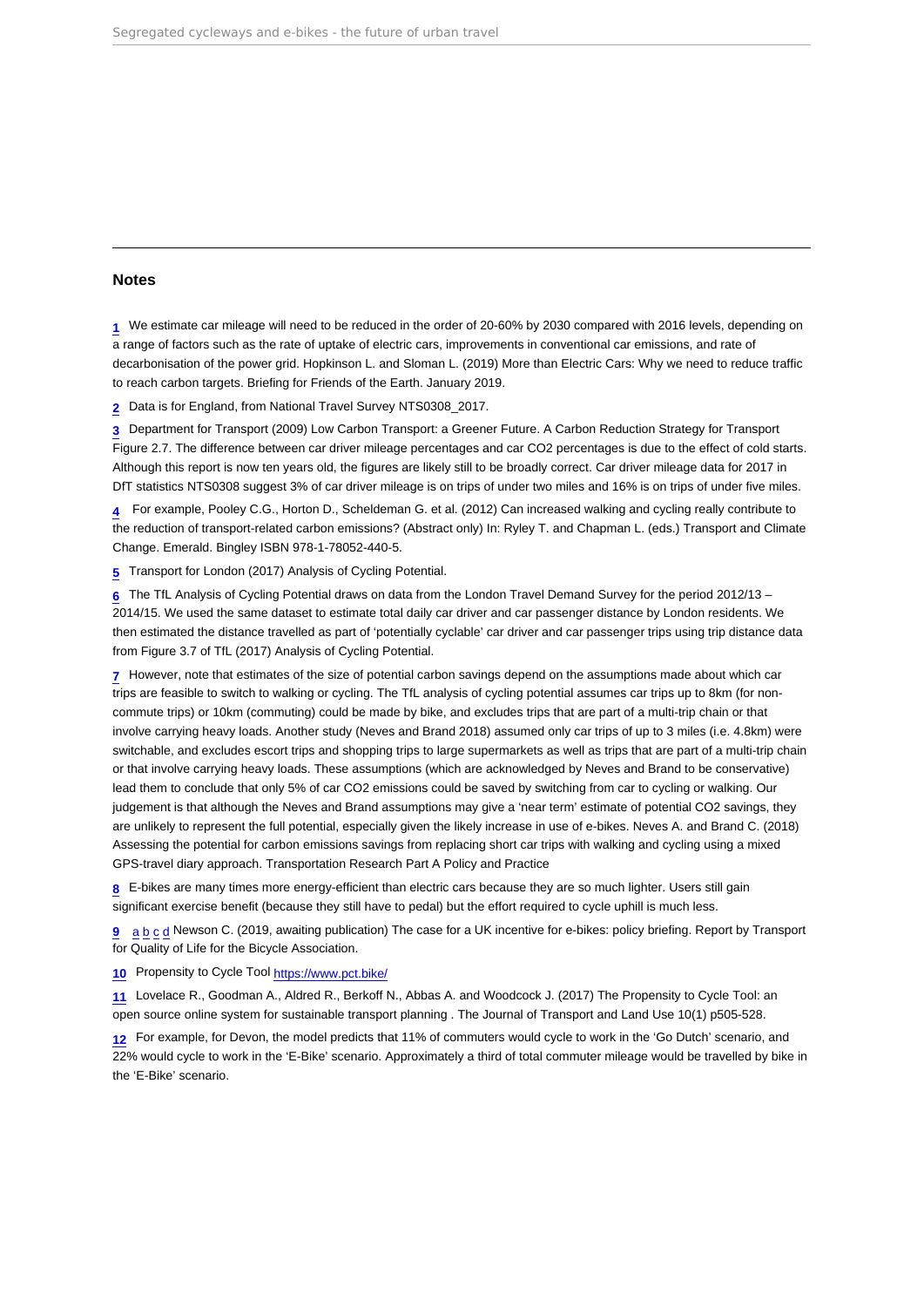<span id="page-15-0"></span>[13](#page-4-0) Bicycle Association (2018) Response to DfT consultation "The last mile – a call for evidence" Response to DfT consultation "The last mile – a call for evidence" .

[14](#page-4-0) [a](#page-4-0) [b](#page-4-0) [c](#page-5-0) Cairns S. and Sloman L. (2019, awaiting publication) Potential for (e-)cargo bikes to reduce congestion and pollution from vans in cities. Report by Transport for Quality of Life for the Bicycle Association.

[15](#page-5-0) [a](#page-5-0) [b](#page-5-0) National Institute for Health and Care Excellence News Release, 4 January 2019, "New and upgraded roads should prioritise pedestrians, cyclists and public transport over motor vehicles"

[16](#page-5-0) [a](#page-5-0) [b](#page-5-0) Public Health England (2018) Cycling and walking for individual and population health benefits: a rapid evidence review for health and care system decision-makers.

[17](#page-5-0) Public Health England (2018) Cycling and walking for individual and population health benefits: a rapid evidence review for health and care system decision-makers quoting the eminent epidemiologist Professor Jeremy Morris.

[18](#page-5-0) Sinnett D., Williams K., Chatterjee K. and Cavill N. (2011) Making the case for investment in the walking environment: a review of the evidence. University of the West of England and Cavill Associates for Living Streets.

[19](#page-5-0) Ballinger A., Chowdhury T., Cole G. and Jamieson O (2017) Air quality benefits of active travel Report by Eunomia for Sustrans

[20](#page-5-0) Carmona M., Gabrieli T., Hickman R., Laopolou T. and Livingstone N (2018) Street appeal: the value of street improvements. Summary report by UCL for Transport for London.

[21](#page-5-0) Transport for London (2018) Walking and cycling: the economic benefits.

[22](#page-5-0) 'Segregated' cycle tracks are cycle paths that are physically separated from traffic, for example by a kerb or a narrow verge. While segregation from traffic is preferred by all sociodemographic groups, those that are under-represented amongst cyclists (such as women and older people) express stronger preferences for segregation. Some studies have suggested that in order to increase participation in cycling in 'low cycling' countries like the UK, it is important to design the cycle network to reflect the preferences of these under-represented groups. See for example Aldred R., Elliott, B., Woodcock, J. and Goodman A. (2017) Cycling provision separated from motor traffic: a systematic review exploring whether stated preferences vary by gender and age. Transport Reviews 37(1), 29-55.

[23](#page-5-0) Transport for London (2018) Segregated cycling infrastructure: understanding cycling levels, traffic impacts and public and business attitudes.

[24](#page-6-0) [a](#page-6-0) [b](#page-6-0) EMTA (European Metropolitan Transport Authorities) (2018) Barometer 2016

[25](#page-6-0) [a](#page-6-0) [b](#page-6-0) [c](#page-6-0) [d](#page-6-0) [e](#page-7-0) ICLEI (2018) Case Study #210 December 2018: Freiburg im Breisgau, Germany: creating a liveable city through ecomobility.

[26](#page-6-0) [a](#page-6-0) [b](#page-6-0) Federal Ministry of Transport and Digital Infrastructure, Germany (2012) The cycling mode share in cities.

[27](#page-6-0) Kodukula, S., Rudolph, F., Jansen, U. and Amon, E. (2018) Living. Moving. Breathing. Wuppertal Institute.

[28](#page-6-0) [a](#page-6-0) [b](#page-6-0) [c](#page-6-0) [d](#page-6-0) [e](#page-6-0) [f](#page-6-0) [g](#page-7-0) [h](#page-7-0) Buehler R., Pucher J., Gerike R. and Götschi T (2017) Reducing car dependence in the heart of Europe: lessons from Germany, Austria, and Switzerland. Transport Reviews, 37:1, 4-28.

[29](#page-6-0) Active travel mode share in towns and cities in England was 29% in 2016/17, according to the National Travel Survey (table NTS9903). Some large cities undertake their own travel surveys, and these show similar results: 26% in London (London Travel Demand Survey 2017) and 28% in Greater Manchester (GM Travel Diary Surveys, TRADS, 2016

[30](#page-6-0) Ministerie van Verkeer en Waterstaat (2009) Cycling in the Netherlands Figure 5.

[31](#page-6-0) Goeverden K., Nielsen T., Harder H. and Nes R. (2015) Interventions in bicycle infrastructure, lessons from Dutch and Danish cases. Transportation Research Procedia 10, 403-412.

[32](#page-6-0) [a](#page-6-0) [b](#page-7-0) Fietsberaad (2006) Continuous and integral: the cycling policies of Groningen and other European cycling cities.

[33](#page-6-0) For example, city planner Troels Andersen in Odense, Denmark, commented in an interview with one of the authors that Odense had invested consistently in cycling for 40 years and this investment had turned a town where cycling was dying out (in the 1970s) into a town where everybody cycles.

[34](#page-6-0) Dales J. and Jones P. (2014) International Cycling Infrastructure Best Practice Study. Report by Urban Movement and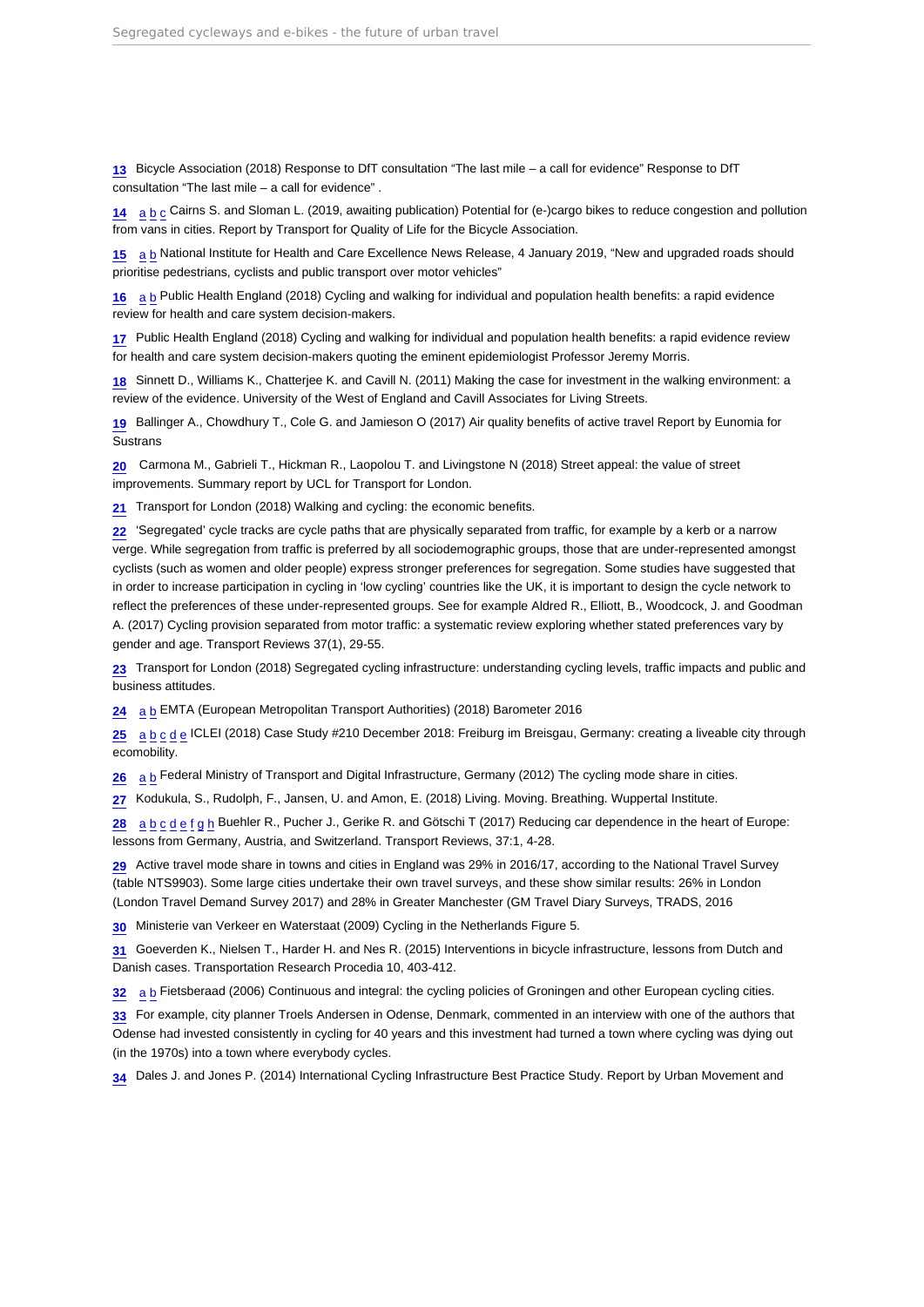<span id="page-16-0"></span>Phil Jones Associates for Transport for London.

[35](#page-6-0) Clean Air and Soot Free for the Climate (undated) Guideline: Cycling – Cost-effective measures.

[36](#page-6-0) City planner Troels Andersen in Odense, Denmark estimated that cycling expenditure was about £8 per resident per year, but with much higher expenditure in a period when a new cycle and pedestrian bridge was built. Consultant Manuel Calvo in Seville, Spain provided figures showing that cycling expenditure between 2007 and 2011 was about £8-9 per resident per year. Interviews with one of the authors.

[37](#page-6-0) Government expenditure on cycling in the Netherlands was at least €487m in 2010, equivalent to expenditure per head per year of about £26: CROW Fietsberaad news release.

[38](#page-6-0) The Copenhagen City of Cyclists Bicycle Account (2016) reports average expenditure on cycling of 295 DKK (about £35) per resident per year between 2004 and 2017.

[39](#page-6-0) For example, Troels Andersen, the city planner responsible for the cycle network in Odense, Denmark, has commented: "In Odense, much of the infrastructure that we need for cycling is built already. We have 540km of cycle paths. What we are doing now is building the missing links. Some of the missing links are extremely expensive – we're building a bridge for cyclists which costs £17 million. But in a normal year we would spend £500,000 for revenue measures and £1 million for capital schemes." Interview with one of the authors.

[40](#page-7-0) Marques R., Garcia-Cebrian J. and Calvo-Salazar M. (2018) Seville: how a small Spanish city became a cycling hub for all. Euronews.

[41](#page-7-0) Marques R., Hernandez-Herrador V., Calvo-Salazar M. and Garcia-Cebrian J (2015) How infrastructure can promote cycling in cities: lessons from Seville. Research in Transportation Economics 53, 31-44.

[42](#page-7-0) Authors' calculation based on data in Marques et al. (2015) How infrastructure can promote cycling in cities: lessons from Seville. Research in Transportation Economics 53, 31-44.

[43](#page-7-0) Similar projects are also under discussion or starting to be implemented in Norway and the Netherlands. The Norwegian National Transport Plan for the period from 2018-2029 proposed building 'bicycle express routes' in nine urban areas. It describes these as 'continuous cycle path[s] of high standard, facilitating fast and direct cycling over long distances' and says that 'this is a new form of investment in cycling infrastructure in Norway, and an important measure to make more people choose cycling instead of driving to work. Bicycle express routes will also make electric bicycles a more viable transport option.' National Transport Plan 2018-2029 English Summary. In the Netherlands, the province of Gelderland is building 'fast cycling routes' between municipalities. On these routes (such as the 16km RijnWaalpad between Arnhem and Nijmegen), cyclists have priority at junctions with busy roads, and bicycle tunnels and bridges have been built under/over roads to minimise delays for cyclists Fast cycling routes Gelderland.

[44](#page-7-0) Copenhagenize.com.Bicycle superhighways in Copenhagen

[45](#page-8-0) Office for Cycle Superhighways (2018) Cycle Superhighways in the Capital Region of Denmark. (pdf)

[46](#page-8-0) Five Cycle Superhighways built in 2017, with a total length of 115km, cost €20.7 million. An equivalent road length would cost €2.38 billion. Copenhagenize June 2017.

[47](#page-9-0) Office for Cycle Superhighways (2018) Cycle Superhighways in the Capital Region of Denmark. (pdf)

[48](#page-9-0) Indexed cycle journey stages in London increased from 2001=100% to 2017=225.7%. Travel in London Report 11 – data.

[49](#page-9-0) Transport for London (2018) Business Plan 2018/19 to 2023/24.

[50](#page-9-0) Transport for London (2018) Cycling action plan: making London the world's best big city for cycling.

[51](#page-9-0) £10m in 2018/19 and £50m per year thereafter for three years. Minutes of Greater Manchester Combined Authority 29 March 2018, item 16 Transforming Cities Fund.

[52](#page-9-0) Transport for Greater Manchester (2018) Beelines: Greater Manchester's cycling and walking infrastructure proposal.

[53](#page-9-0) [a](#page-9-0) [b](#page-9-0) Personal communication with the authors.

[54](#page-10-0) Relevant evaluations include: Sloman et al. (2009) Analysis and synthesis of evidence on the effects of investment in six Cycling Demonstration Towns; Hiblin (2010) Making a Cycling Town: a compilation of practitioners' experiences from the CDT